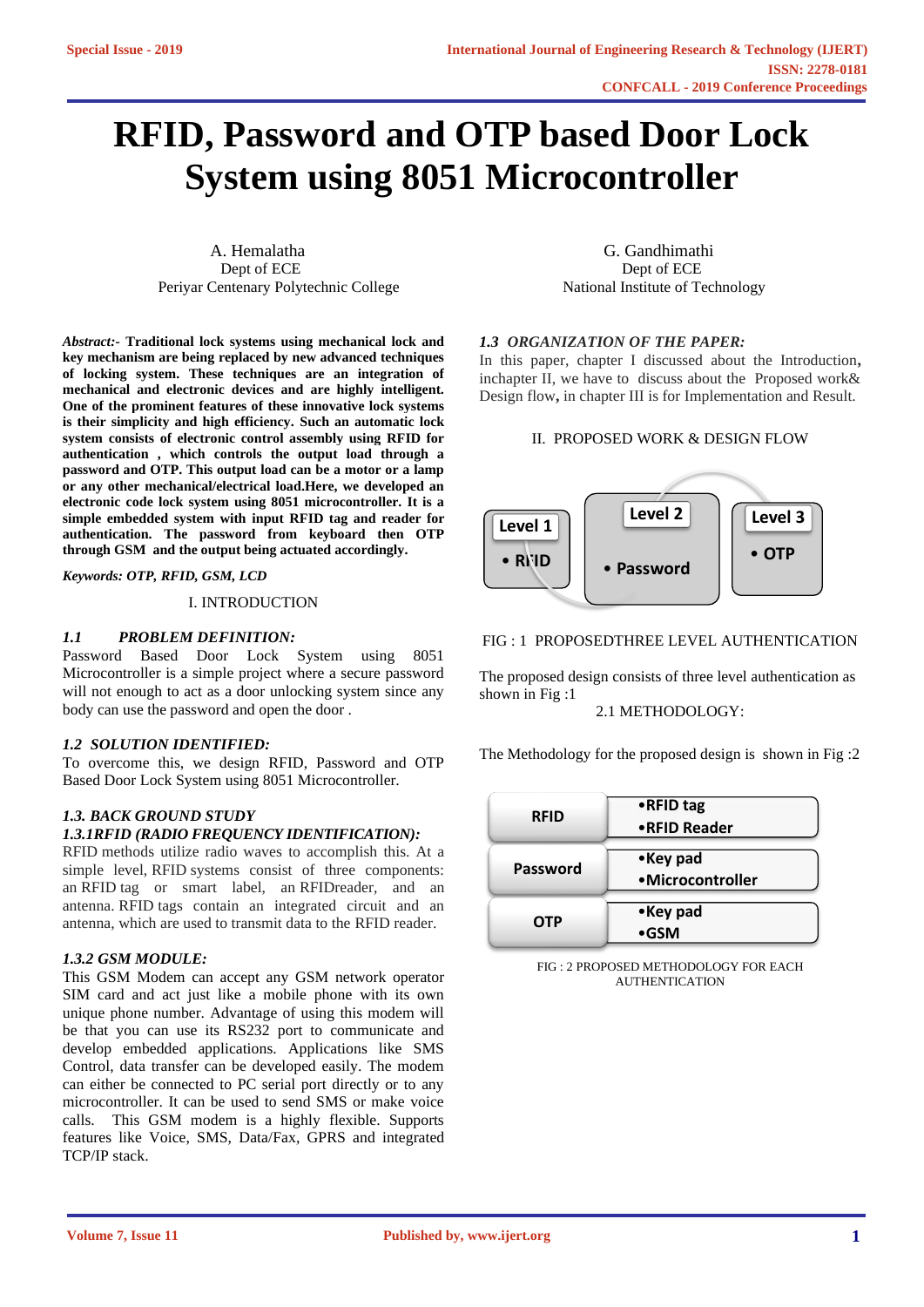# 2.2 FLOW DIAGRAM

# FIRST LEVEL AUTHENTICATION: RFID



## AUTHENTICATION

## STEP 1: ENROL AND LOGIN:

RFID reader allows only the authorize house owner tag and allow them to enter in to the second level authentication. The block diagram is shown in Fig 3. In our design we proposed 1door with 1 RFID tag &one RFID reader and it is connected to 8051. For each 0wner 10 OTP are generated using random generation method, and all are stored in 8051 using keil software.

#### STEP1: REGISTRATION:

RFID Tag contain unique ID. The authenticated house owner have separate tag and their information along with their mobile number are stored in the 8051.

#### STEP 2:

When the owner shows the RFID tag, then the RFID reader read the unique RFID number (R1) and it is compared with the stored Data (S1). If it matches first level authentication is over then the message **"authenticated Owner"** is displayed in the LCD display "and **Green LED is ON,** that indicate as first level authentication is over.



### FIG : 4 FLOW DIAGRAM FOR PASS WORD & OTP AUTHENTICATION

#### DOOR CONTROLLING SYSTEM:

The flow Diagram is shown in **Fig 4.**and the block diagram is shown in Fig 5.

#### STEP 3:

When first authentication is over, the house owner enter the pass word via Key pad ( P1) , then is is verified with the stored data ( S2) If it matches second level authentication is over then the message " Level 2 authenticated " is displayed in the LCD display " and Green LED is ON, that indicate as second level authentication is over .

#### STEP 4:

In 8051, one of the owner OTP is sent to the owner registered mobile. By entered this OTP via key pad, and this is verified with the stored OTP, then the door is UNLOCK.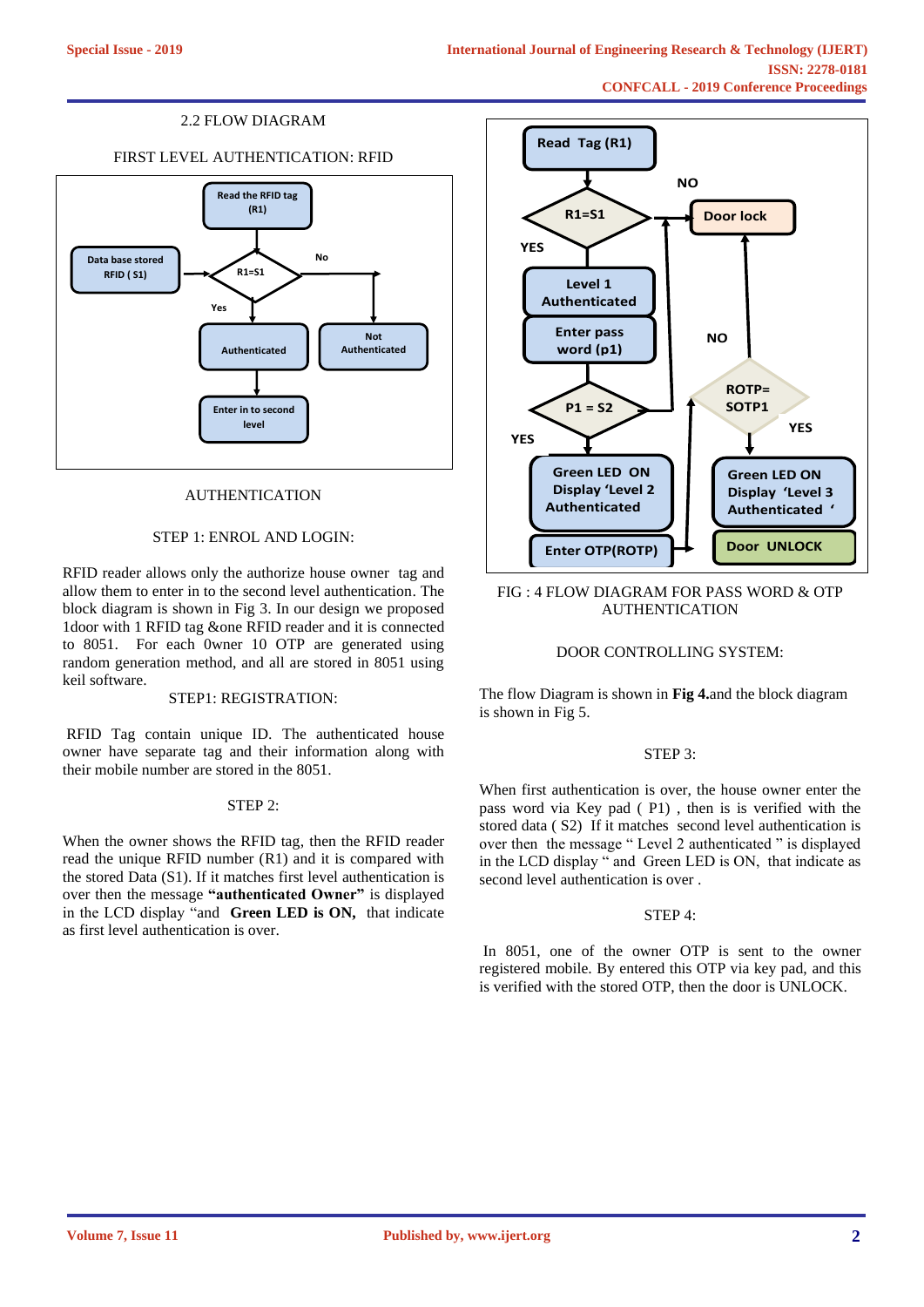# III MODEL DEVELOPMENT& IMPLEMENTATION



FIG: 5 HARDWAREMODEL DEVELOPMENT

For Authentication, RFIDs are used, the owner has a unique RFID, and their details are linked through 8051.



FIG: 6 CIRCUIT DIAGRAM FOR DOOR UNLOCK AND LOCK

# 3.1CIRCUIT DESIGN*:*

Password based door lock system using 8051 microcontroller circuit design uses five major components, a Microcontroller, L293D Motor Driver, a DC Motor, a 4×4

Matrix Keypad and a 16×2 LCD. Here, an AT89C52 .Microcontroller is used and it is an 8-bit controller. This controller requires a supply voltage of +5V DC. In order to provide regulated 5V DC voltage to the controller we need to use 7805 power supply circuit. We can use 9V DC battery or 12V, 1A adaptor as a power source.

# 3.2 RESET CIRCUIT DESIGN:

The reset pin of the microcontroller is kept active till the power supply is in the specified range and a minimum oscillation level is maintained. In other words to ensure the supply voltage does not falls below the threshold level of 1.2V and the reset pulse width is greater than 100ms (recommended for 89C52), we need to select the values of resistor and capacitor such that  $RC \geq 100$ ms. Hence, we selected a  $10K\Omega$  resistor and a  $10\mu$ F electrolytic capacitor.

## 3.3 OSCILLATOR CIRCUIT DESIGN*:*

An 11.0592MHz crystal oscillator is used to provide external clock signal to the microcontroller. To ensure smooth operation, we need to connect two ceramic capacitors in the range of 30pF to 40pF. This crystal oscillator is connected between pin 18 and 19 of the microcontroller. Here, we used two 33pF capacitors.

## 3.4 INTERFACING LCD, KEYPAD AND MOTOR DRIVER:

First, a 10KΩ Potentiometer is connected to the LCD Display's Contrast Adjust Pin (Pin 3). RS, RW and E of LCD are connected to P3.0, GND and P3.2 pins respectively. The eight data lines of the LCD are connected to PORT1.The four ROW pins of the Keypad are connected to P2.0 to P2.3 and the four COLUMN pins of the Keypad are connected to P2.4 to P2.7 pins respectively. The IN1 and IN2 of (1A and 2A) of the L293D Motor Driver are connected to PORT0 pins P0.0 and P0.1. Motor is connected between OUT1 and OUT2 (1Y and 2Y) pins of L293D.

## 3.5 COMPILATION OF MICROCONTROLLER CODE:

Once the circuit is designed and drawn on a piece of paper, the next step is to write and compile the code. Here, we used the Keil µVision software to write the program in C language.

Prior to writing the code, general steps needs to be followed like creating a new project and selecting the target device or the required microcontroller. Once the code is written, we need to save it with .c extension and then add it to the source file group under the target folder. The code is then compiled by pressing F7 key.

Once the code is compiled, a hex file is created. In the next step, we use Proteus software to draw the circuit. The code is dumped into the microcontroller using an external programmer and Willar Software.

# IV RESULTS & DISCUSSION

Once the circuit is powered ON, microcontroller sends commands to the LCD to display "enter password" on LCD. Now we need to enter the password using the keypad. Once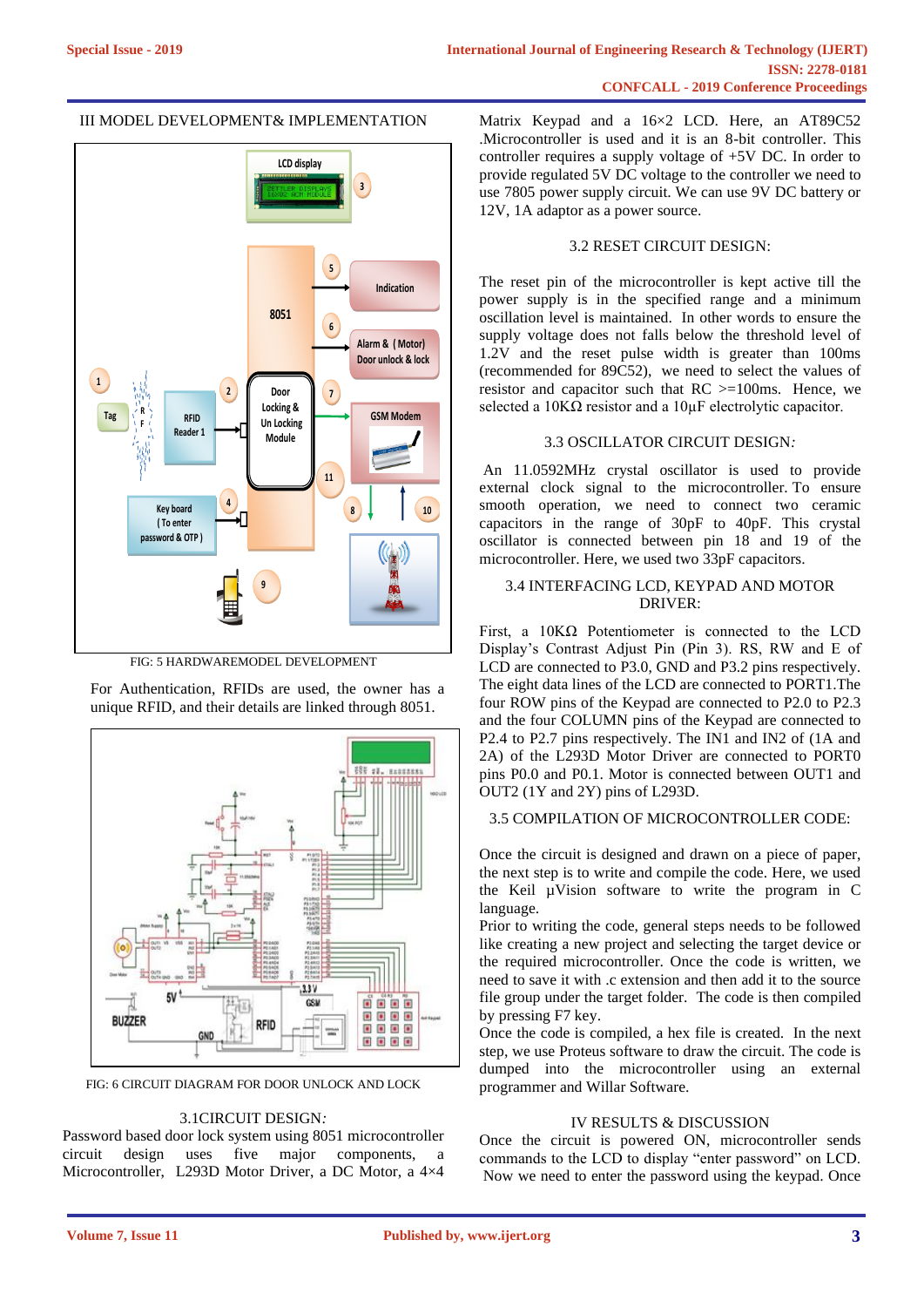password is entered, it displays 5 stars on LCD to indicate that controller read password successfully.

Now the controller compares the entered password with predefined password. If the password is matched, then the microcontroller makes P0.0 HIGH and P0.1 LOW, so the motor driver gets the input signals for forward motion of the motor.

As a result, the Door Motor rotates in forward direction to open the door. After a delay of 10seconds, the microcontroller makes P0.0 LOW and P0.1 HIGH, so the motor driver gets the input signals for reverse motion. As a result, the Door motor rotates in reverse direction to close the door.

If the password is not matched, then microcontroller maintains both P0.0 and P0.1 LOW. Hence, the door motor is stationary so that door remains closed.

#### 4.1 DOOR UNLOCKED

Wherein once the RFID, correct code or password, and Correct OTP are entered, the door is opened and the concerned person is allowed access to the secured area. The implemented result is shown in Fig 7



FIG: 7 RESULTS FOR DOOR UNLOCK

#### *4.2DOOR LOCKED:*

Again, if another person arrives, it will ask to enter the all the three authentication even any one of the authentication is wrong, then door would remain closed, denying access to the person.The implemented result is shown in Fig 8



FIG: 8 RESULTS FOR DOOR LOCK

### V CONCLUSION

This simple circuit can be used at residential places to ensure better safety. It can be used at organizations to ensure authorized access to highly secured places. With a slight modification this Project can be used to control the switching of loads through password. This project provides security. Power consumption is less and we used commonly available components. It is a low range circuit, i.e. it is not possible to operate the circuit remotely. If we forget the password it is not possible to open the door.

#### VI. REFERENCES

- [1] Ashish Jadhav, Mahesh Kumbhar, Mahesh Walunjkar, **"Feasibility Study Of Implementation Of Cell Phone Controlled, Password Protected Door Locking System"**, International Journal of Innovative Research in Computer and Communication Engineering, Vol. 1, Issue 6, August 2013.
- [2] P. K. Gaikwad, **"Development OfFpga And Gsm Based Advanced Digital Locker System"**, International Journal of Computer Science and Mobile Applications, Vol.1 Issue. 3, September2013.
- [3] Annie P. Oommen, Rahul A P, Pranav V, Ponni S, RenjithNadeshan, **"Design And Implementation Of A Digital Code Lock",**International Journal of Advanced Research in Electrical, Electronics and Instrumentation Engineering, Vol. 3, Issue 2, February 2014.
- [4] Arpita Mishra, Siddharth Sharma, Sachin Dubey, S.K.Dubey**, "Password Based Security Lock System",** International Journal of Advanced Technology in Engineering and Science, Volume No.02, Issue No. 05, May 2014.
- [5] E.Supraja, K.V.Goutham, N.Subramanyam, A.Dasthagiraiah, Dr.H.K.P.Prasad, **"Enhanced Wireless Security System With Digital Code Lock Using Rf&Gsm Technology",**International Journal of Computational Engineering Research, Vol 04, Issue 7, July – 2014.
- [6] Nikhil Agarwal, G.SubramanyaNayak, **"Microcontroller Based Home Security System With Remote Monitoring",**International